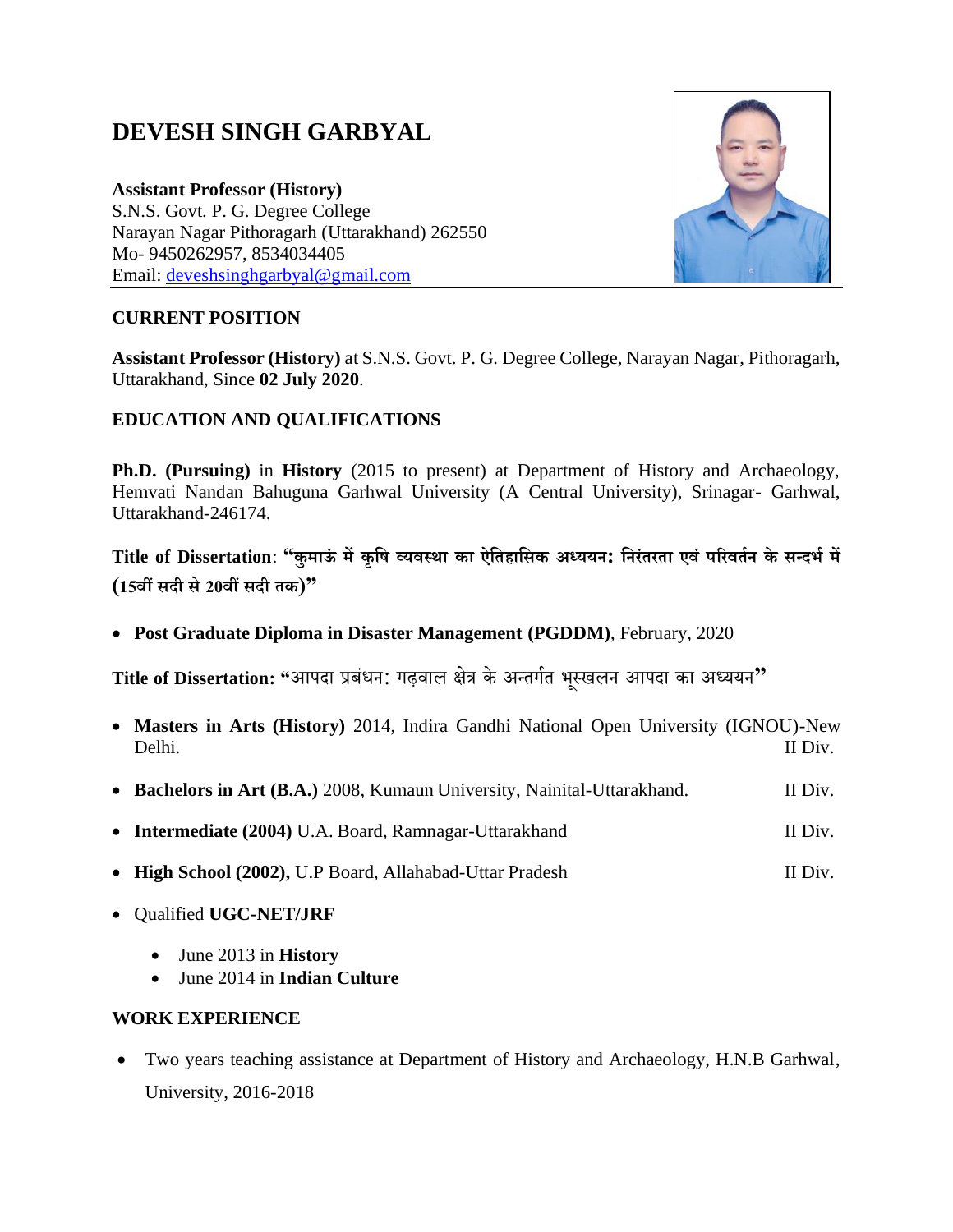#### **PUBLICATIONS**

- सत्येंद्र धर्मवागण एवं **देवेश षिंह गर्बयातल**, 'गोरखा शासन काल मेंन्याय एवंदण्ड व्यवस्था का ऐततहातसक अध्ययन (1804-  $1815$  ई0) : गढ़वाल के विशेष संदर्भ में' सितम्बर-अक्टूबर  $2020$ , दृष्टिकोण जर्नल, वर्ष  $12$ , अंक  $05$ , पेज  $225$ -228, (ISSN 0975-119X)
- सत्येंद्र धर्मवागण एवं **देवेश षिंह गर्बयातल**, 'कुमाऊँ मेंभ-स्वातमत्व केस्वरूप का ऐततहातसक अध्ययन: उन्नीसवीं शताब्दी के विशेष संदर्भ में',जनवरी- मार्च 2021, शोध संचार बुलेटिन, vol 11, Issue 41, पेज 31-33, (ISSN- 2229-3620)
- **देवेश षिंह गर्बयातल** एवं सत्येंद्र धर्मवागण, 'मध्य तहमालय मेंकृतष पद्धतत, कृतष तकनीकी एवं कृतष उपकरणों के तवकास का ऐतिहासिक अध्ययन' जनवरी-जून 2021, रिसर्च जरनल ऑफ सोशल एंड लाइफ साइंसेज, वर्ष 17, अंक 34, पेज 91-107 (ISSN-0973-3914)

## **PRESENTATIONS AND PARTICIPATION IN NATIONAL/INTERNATIONAL SEMINARS/ CONFERENCE/ SYMPOSIUMS**

- Participated and deliver talk on "मध्यकालीन कुमाऊँ मेंकृषक समाज का सामंतीय स्वरूप" in National Seminar on "Indian History: A Regional Perspective, held on 19 October 2019 organized by Department of History and UGC-Human Resource Development Centre Kumaun University, Nainital in collaboration with USPA
- Participated and deliver talk on 'मध्यकालीन कुमाऊँ की कृषि व्यवस्था: निरन्तरता एवं परिवर्तन के संदर्भ में' in 6th National Convention on "Revisiting and Reconstructing Past of Himalayan Region 17-18 October, 2016 hosted by PNG Govt. PG College, Ramnagar, Uttarakhand
- National conference on "**Decolonizing Indian Minds**" organized by Devbhumi Vichar Manch Evam H.N.B. Garhwal University, Srinagar-Garhwal, April 7, 2018.
- International Seminar on "**Folk-Lore and Indian Culture**" organized by Department of History, Kumaun University, S.S.J. Campus, Almora, Uttarakhand, 26-27 March 2017.
- National Vedic Conference on the "**Relevance of Vedic Environmental Ethics in the Conservation of Contemporary Environment**" Organized by Department of History, Ancient Indian History, Culture and Archaeology, H.N.B Garhwal University, Srinagar-Garhwal, Uttarakhand.

#### **TRAINING AND WORKSHOP**

• Five days (21<sup>st</sup> September 2020 to 25<sup>th</sup> September 2020) training in "**Teachers Training on Disaster Management**" FDP (Faculty Development Program), National Institute of Disaster Management, New Delhi